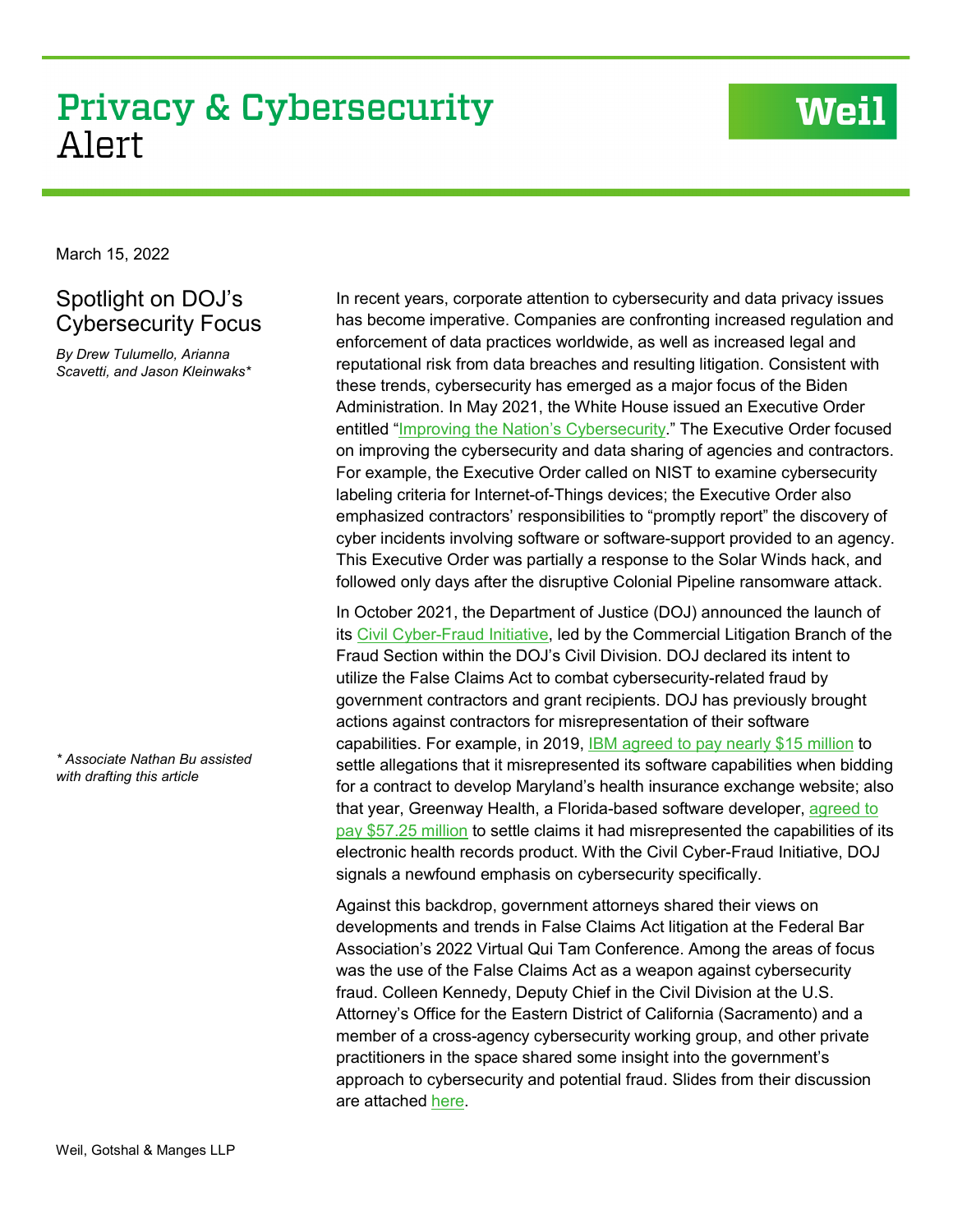The following are some key takeaways to mitigate risk and avoid straying into the government's crosshairs:

- **All government contractors must be particularly attentive to cybersecurity issues:** With the Civil Cyber-Fraud Initiative, cybersecurity is now an "enforcement priority." While "the Initiative is not imposing anything new on industry" in terms of expectations or requirements, the government is dedicating substantial resources to cases in this area. Importantly, the Initiative is not limited to investigating contractors that provide cybersecurity products or services. The Initiative will also take action against contractors that either "knowingly misrepresent their cybersecurity practices" or "knowingly violate their obligations to monitor and report cybersecurity incidents."
- **Contractors must carefully review information they provide to the government about their cybersecurity capacity:** The government's focus on cybersecurity goes beyond the mere occurrence of a cybersecurity breach. Independent of whether a breach occurred, the government is also laser-focused on whether a contractor knowingly failed to comply with the government's cybersecurity requirements or knowingly misrepresented its security controls. This was the case in *United States ex rel. Markus v. Aerojet Rocketdyne, Inc.*, 2:15-cv-2245 WBS-AC (E.D. Cal.), which is set for trial in April 2022. In that case, the contractor allegedly failed to disclose its inability to meet the government's cybersecurity requirements when seeking government contracts, potentially giving rise to False Claims Act liability. As many agencies require an affirmative statement or certification, such as a **Cybersecurity Maturity Model Certification**, contractors are reminded to carefully evaluate any affirmative statements or certifications made in securing a contract to ensure accuracy.
- **Prompt disclosure of any cybersecurity breaches are essential:** When breaches or other

issues do arise, the government encourages contractors "to self-report and to come forward to deter bad actors from taking advantage of vulnerabilities that may exist." Whether a breach was concealed or ignored will also be a critical factor for the government in deciding whether to pursue a False Claims Act case against a contractor. Although contract- and agencydependent, breaches typically should be reported within 72 hours of discovery. Many contracts with the Department of Defense also require contractors to facilitate a damage assessment after a breach, in order to determine what information may have been affected by a breach and to monitor emerging cyber-threats.

**While specific cybersecurity requirements will be contract- and agency-dependent, the NIST Cybersecurity Framework remains the gold standard:** The National Institute of Standards and Technology's Cybersecurity Framework, [NIST](https://www.nist.gov/cyberframework/framework)  [800-171,](https://www.nist.gov/cyberframework/framework) predominates in federal contracts, especially those with the Department of Defense. Contractors are encouraged to familiarize themselves with the NIST Cybersecurity Framework; however, each contract with the government should be carefully reviewed to ensure the applicable standards are clear at the outset.

Ongoing monitoring and auditing of cybersecurity practices will be particularly critical to mitigating risk. Weil has broad capabilities to help implement and audit cybersecurity practices, investigate potential lapses or breaches, and defend against related litigation. If you have questions concerning the contents of this alert or would like more information about Weil's Complex Commercial Litigation, Privacy & Cybersecurity, or White Collar Defense, Regulatory, and Investigations practice groups, please speak to your regular contact at Weil, or to the contacts listed below.